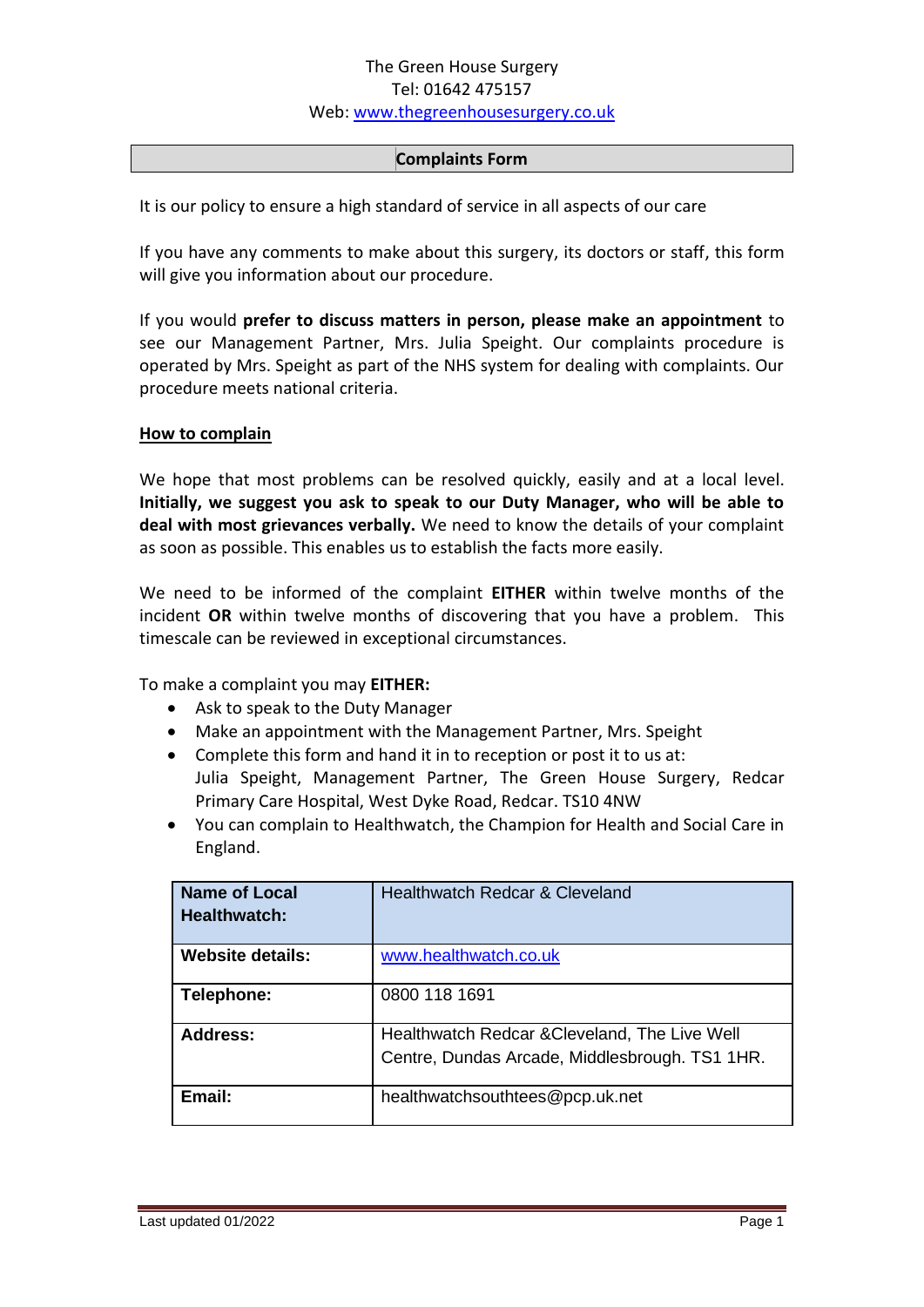#### **What we shall do**

We shall acknowledge your complaint within **three working days** of receipt.

We aim to investigate your complaint at the earliest opportunity and advise you of our findings. As we are often liaising with a number of clinicians and/or outside agencies, some complaints can take several months to investigate. It is important that we conduct a thorough and comprehensive investigation and your patience is appreciated.

We aim to:

- ❖ Thoroughly investigate the events.
- ❖ Identify any areas of concern and be transparent in telling you about it.
- ❖ Keep you informed of developments.
- ❖ Apologise when we get things wrong.
- ❖ Take action to rectify any problems with our service by learning from mistakes.

#### **Complaining on behalf of someone else**

We strictly observe the rules of medical patient confidentiality. If you are complaining on behalf of someone else, it is essential that you obtain the written consent from the patient to authorise us to deal with a third party. If you are unable to obtain consent from the patient, please contact our Management Partner for further advice.

#### **Where to seek help and advice**

The following agencies can provide assistance and advice to you:

- 1. Healthwatch (T: 0800 118 1691)
- 2. Local citizens advice bureau (T: 01642 030000)

## **If you require assistance in making your complaint you can contact the Independent Complaints Advocacy:**

ICA (Independent Complaints Advocacy Service) Telephone: 0808 802 3000

### **What to do if you are still dissatisfied or feel that your complaint was handled badly?**

If you are not satisfied with my response, you have the right to take your complaint to the Health Service Ombudsman. The Ombudsman is independent of government and the NHS. Her service is confidential and free. There are time limits for taking a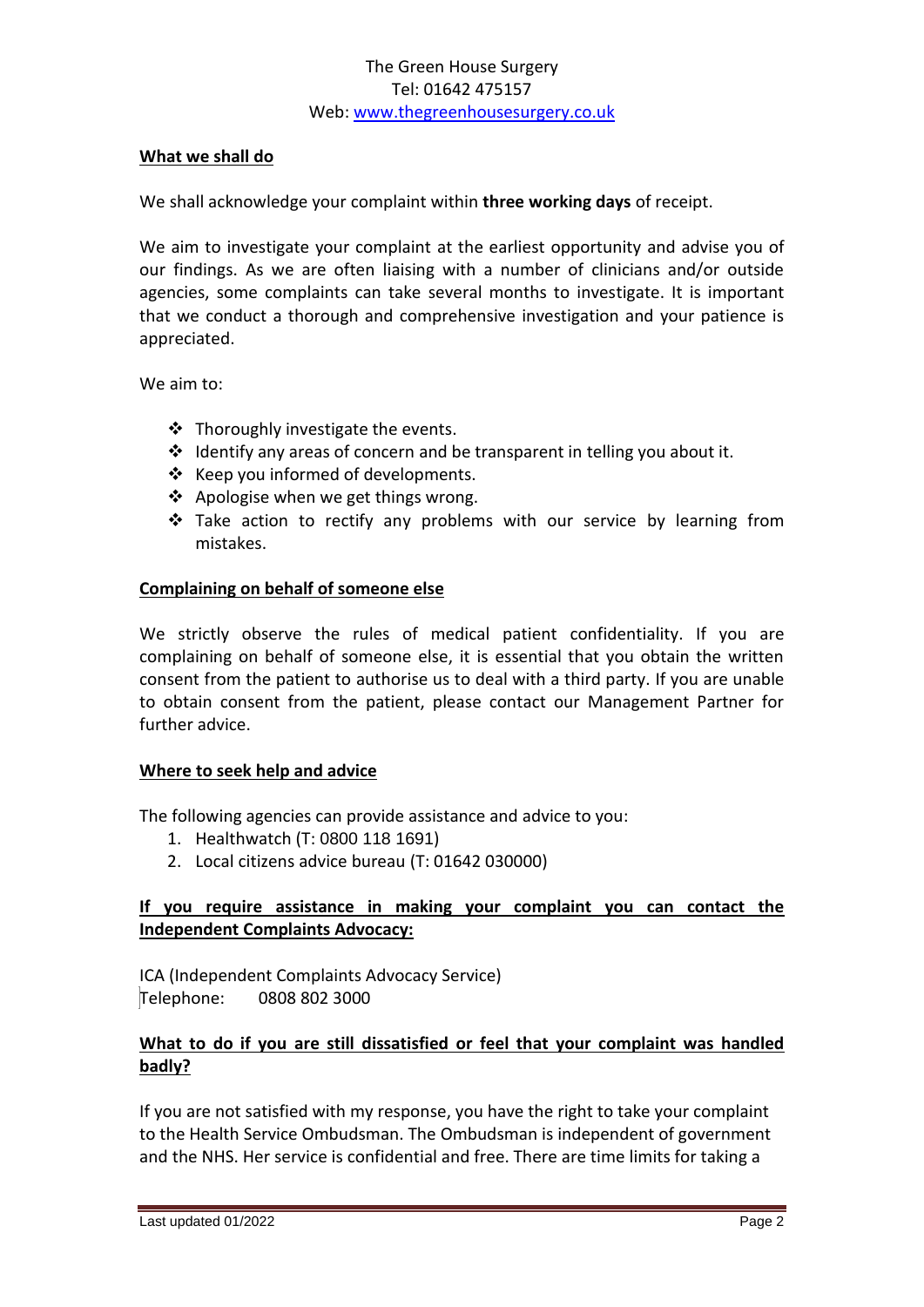complaint to the Ombudsman, although she can waive them if she thinks there is a good reason to do so.

If you have questions about whether the Ombudsman will be able to help you, or about how to make a complaint, you can contact their helpline on 0345 015 4033, or visit their website/contact them online: [www.ombudsman.org.uk](http://www.ombudsman.org.uk/)

You can write to the Ombudsman at: The Parliamentry and Health Service Ombudsman, Citygate, 51 Mosley Street, Manchester M2 3HQ (T: 0345 015 4033)

### **Habitual or vexatious complaints**

Whilst we will do our upmost to resolve your complaint to your satisfaction, on rare occasions, complainants may be considered to be habitual or vexatious, if they display two or more of the following behaviours:

• Persist in pursuing a complaint where the NHS complaints procedure has been fully and properly implemented and exhausted.

• Change the substance of a complaint or continually raise new issues or seek to prolong contact by continually raising further concerns or questions upon receipt of a response whilst the complaint is being addressed.

• Are unwilling to accept documented evidence of treatment given as being factual.

• Do not clearly identify the precise issues which they wish to be investigated, despite reasonable efforts to help specify their concerns and/or where the concerns identified are not within the remit of The Green House Surgery to investigate.

• Focus on a trivial matter to an extent which is out of proportion to its significance and continue to focus on this point.

• Have harassed, threatened or used offensive language and/or actual physical violence towards staff at any time.

• Have in the course of addressing a registered complaint had an excessive number of contacts with the practice, placing unreasonable demands on staff.

• Are known to have recorded meetings or face-to-face/telephone conversations without the prior knowledge and consent of other parties involved.

• Display unreasonable demands or patient/complainant expectations and fail to accept that these may be unreasonable.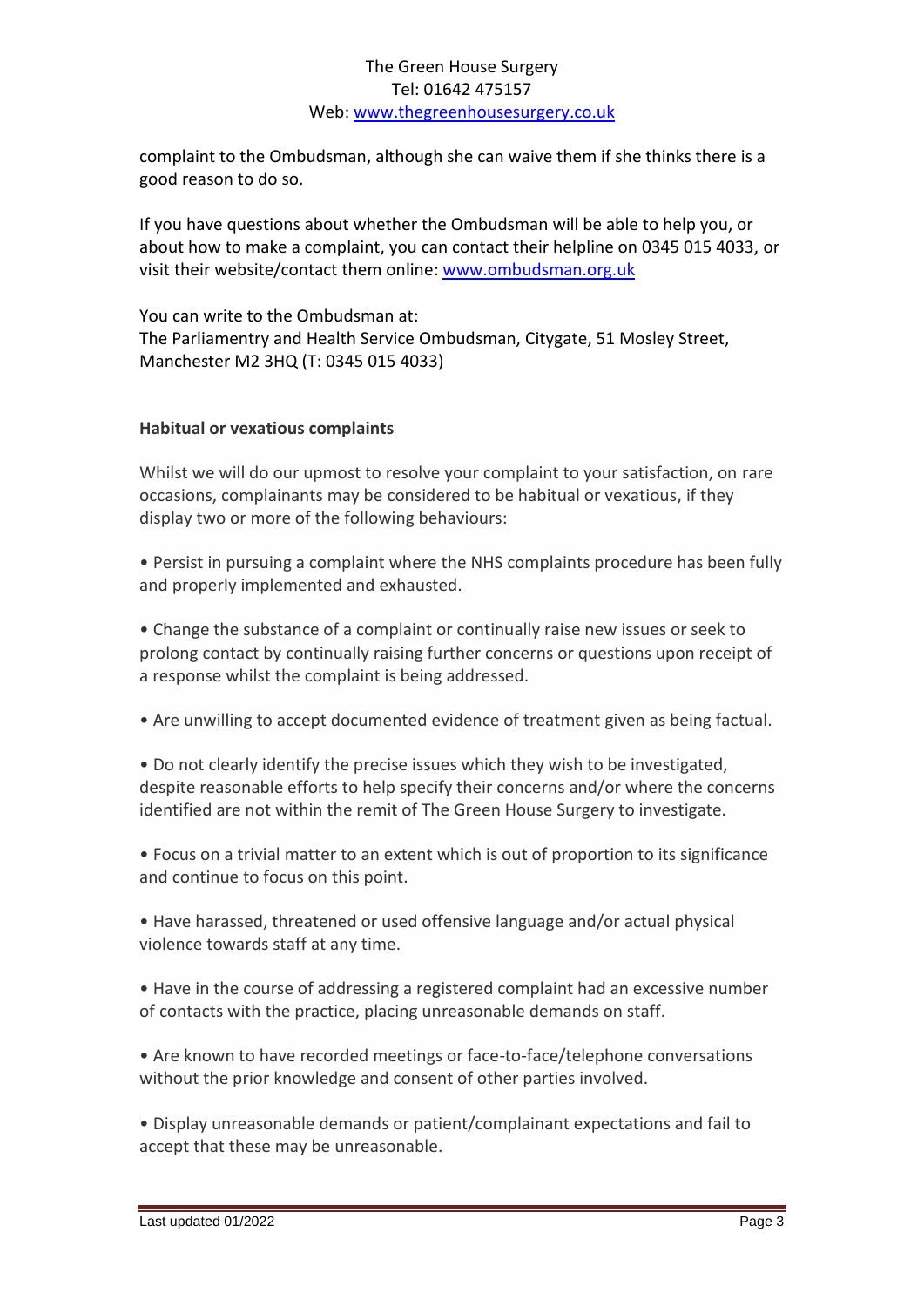### **Complaints Form**

#### **Patient Details:**

| Name                                                                              |  |
|-----------------------------------------------------------------------------------|--|
| Address                                                                           |  |
| Telephone no.                                                                     |  |
| Email address (we will communicate with<br>you by secure email wherever possible) |  |
| Date of Birth                                                                     |  |

# **Please tick the box which reflects the patient's ethnicity.**

# **This information is used to make sure that ethnic minorities have equal opportunities.**

| White                         | : British                 |  |
|-------------------------------|---------------------------|--|
|                               | : Irish                   |  |
|                               | : Other white             |  |
| Mixed                         | : White & Black Caribbean |  |
|                               | : White & Black African   |  |
|                               | : White & Asian           |  |
|                               | : Other mixed             |  |
| Asian or Asian British        | : Indian                  |  |
|                               | : Pakistani               |  |
|                               | : Bangladeshi             |  |
|                               | : Other Asian             |  |
| <b>Black or Black British</b> | : Black Caribbean         |  |
|                               | : Black African           |  |
|                               | : Other Black             |  |
| Other ethnic                  | : Chinese                 |  |
|                               | : Other ethnic category   |  |
| Not stated                    |                           |  |
|                               |                           |  |

Last updated 01/2022 Page 4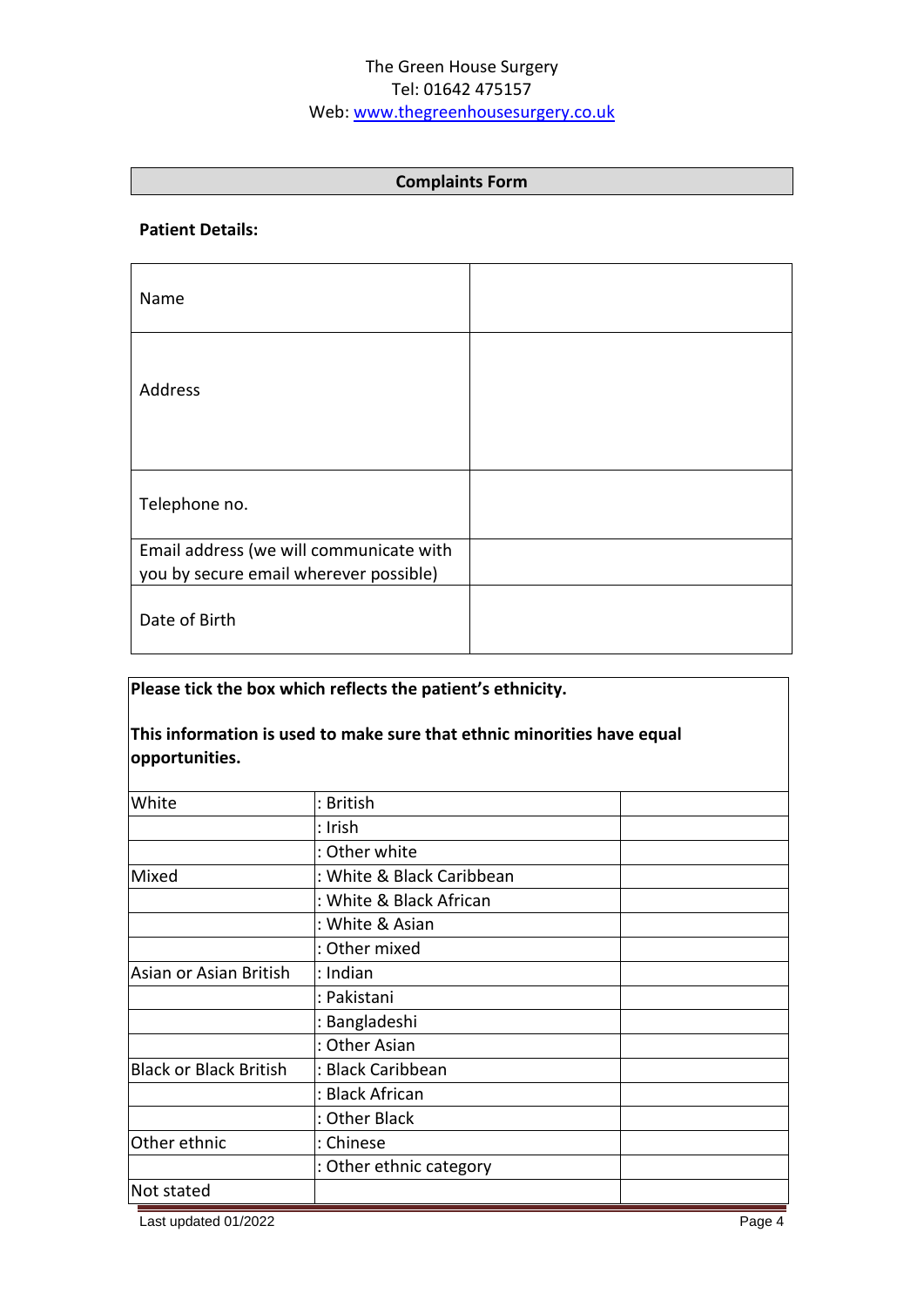# **Complainant Details (if differs from above):**

| Name                       |  |
|----------------------------|--|
| Address                    |  |
| Telephone no.              |  |
| Date of Birth              |  |
| Relationship to<br>patient |  |

# **Please tick the box which reflects the complainant's ethnicity.**

# **This information is used to make sure that ethnic minorities have equal opportunities.**

| White                         | : British                 |  |
|-------------------------------|---------------------------|--|
|                               | : Irish                   |  |
|                               | : Other white             |  |
| Mixed                         | : White & Black Caribbean |  |
|                               | : White & Black African   |  |
|                               | : White & Asian           |  |
|                               | : Other mixed             |  |
| Asian or Asian British        | : Indian                  |  |
|                               | : Pakistani               |  |
|                               | : Bangladeshi             |  |
|                               | : Other Asian             |  |
| <b>Black or Black British</b> | : Black Caribbean         |  |
|                               | : Black African           |  |
|                               | : Other Black             |  |
| Other ethnic                  | : Chinese                 |  |
|                               | : Other ethnic category   |  |
| Not stated                    |                           |  |

Last updated 01/2022 Page 5